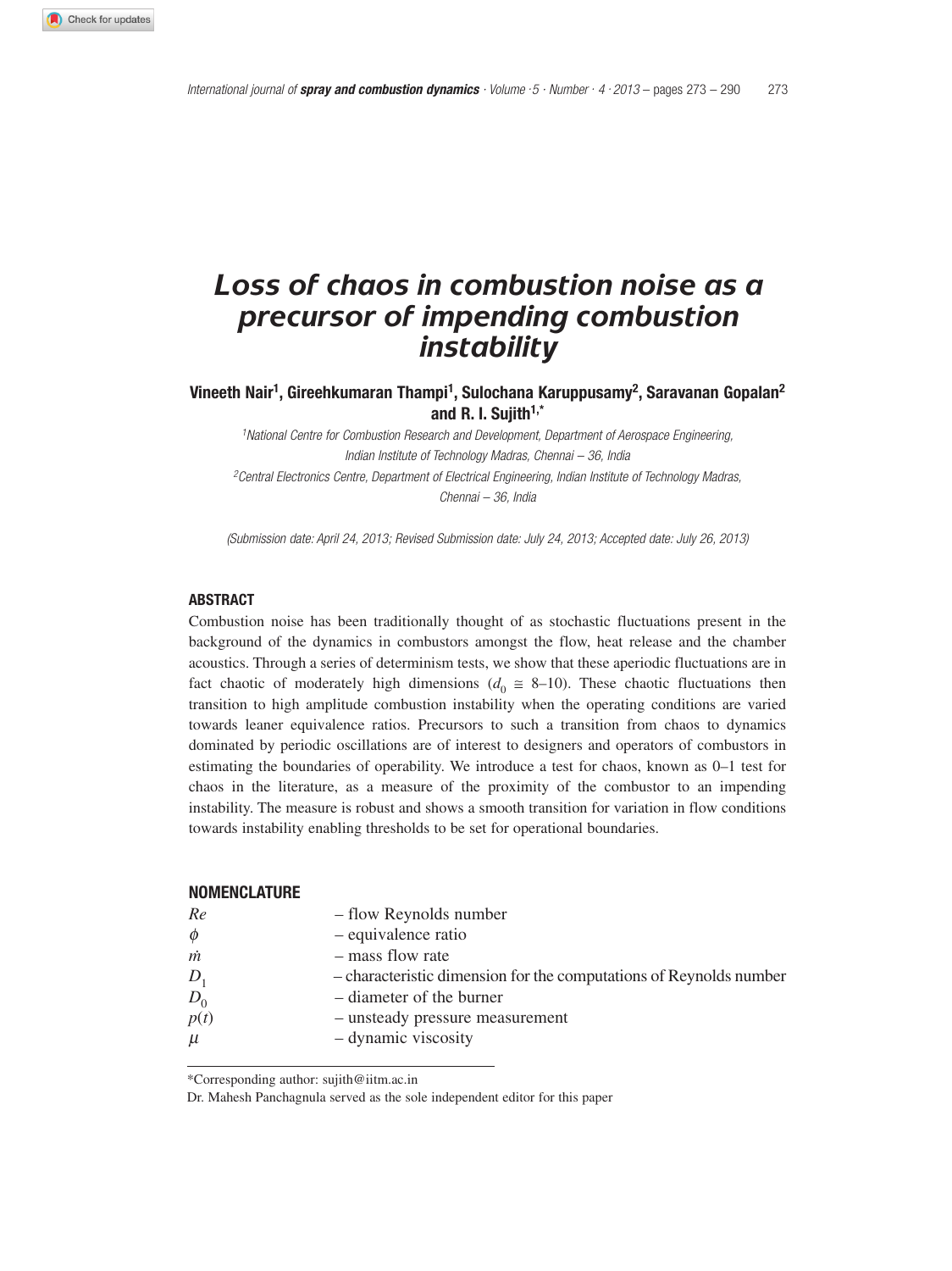| T                                                              | - dominant time period during combustion instability                           |
|----------------------------------------------------------------|--------------------------------------------------------------------------------|
|                                                                | - optimum time delay for embedding                                             |
| $\tau_{opt}$                                                   | - average mutual information                                                   |
| $\boldsymbol{p}_i$                                             | - point in phase space at time instant $t_i$                                   |
| $\overline{d}$                                                 | - embedding dimension                                                          |
| $d_0$                                                          | - optimum embedding dimension                                                  |
| n(i, d)                                                        | - index of the nearest neighbor                                                |
|                                                                | $a(i, d), E(d), E_1(d)$ – measures used to compute optimum embedding dimension |
| $E^*(d), E_2(d)$                                               | - measures used to check for determinism in Cao's method                       |
| $\boldsymbol{N}$                                               | - length of the time signal                                                    |
| H                                                              | - translation horizon                                                          |
| $V_{I}$                                                        | - resultant of vectors through a hypercube                                     |
| $\frac{n_j}{\Lambda}$                                          | - number of vectors in the hypercube of index $j$                              |
|                                                                | - a measure of determinism                                                     |
| $c_{d_0}$                                                      | - a constant involved in the computation of $\Lambda$                          |
| $\frac{q_c}{\Gamma}$ , $r_c$                                   | - translation variables                                                        |
|                                                                | - gamma function                                                               |
| $\mathcal{C}$                                                  | - a random variable                                                            |
| $M_{c}$                                                        | - mean square displacement                                                     |
|                                                                | - threshold value in the computation of $M_c$                                  |
| $\begin{array}{l} n_{cut} \\ D_c \\ \xi \\ \Delta \end{array}$ | - modified mean square displacement                                            |
|                                                                | - vector of time steps                                                         |
|                                                                | - vector of mean square displacements                                          |
| $K_c$                                                          | - correlation of $\xi$ and $\Delta$                                            |
| K                                                              | – median of $K_c$                                                              |

# **1. INTRODUCTION**

A large class of systems exists for which transition to instability is associated with the generation of well-defined oscillatory behaviour from a background of seemingly noisy signals. More often than not, such oscillations are unwanted and lead to a decreased performance and reduced lifetime of such systems.

The occurrence of such instabilities in combustors remains a challenging problem to the industry as they may be driven by a variety of flow and combustion processes which are usually coupled with one or more of the acoustic modes of the combustor [1]. Since only a small fraction of the available energy from combustion is sufficient to drive such instabilities and the corresponding attenuation in the combustion chambers is weak, large amplitude pressure oscillations are easily established in these systems resulting in performance losses, reduced operational range and structural degradation due to increased heat transfer [2, 3]. There is hence a need for reliable and robust warning signals that presage impending combustion instability.

The methodologies available in the literature to prevent large-amplitude oscillations in combustors mostly focus on suppression of an incipient instability, i.e., an instability that has already begun. The operational parameters are modified based on a feedback signal acquired from the combustor, in order to suppress the incipient instability. At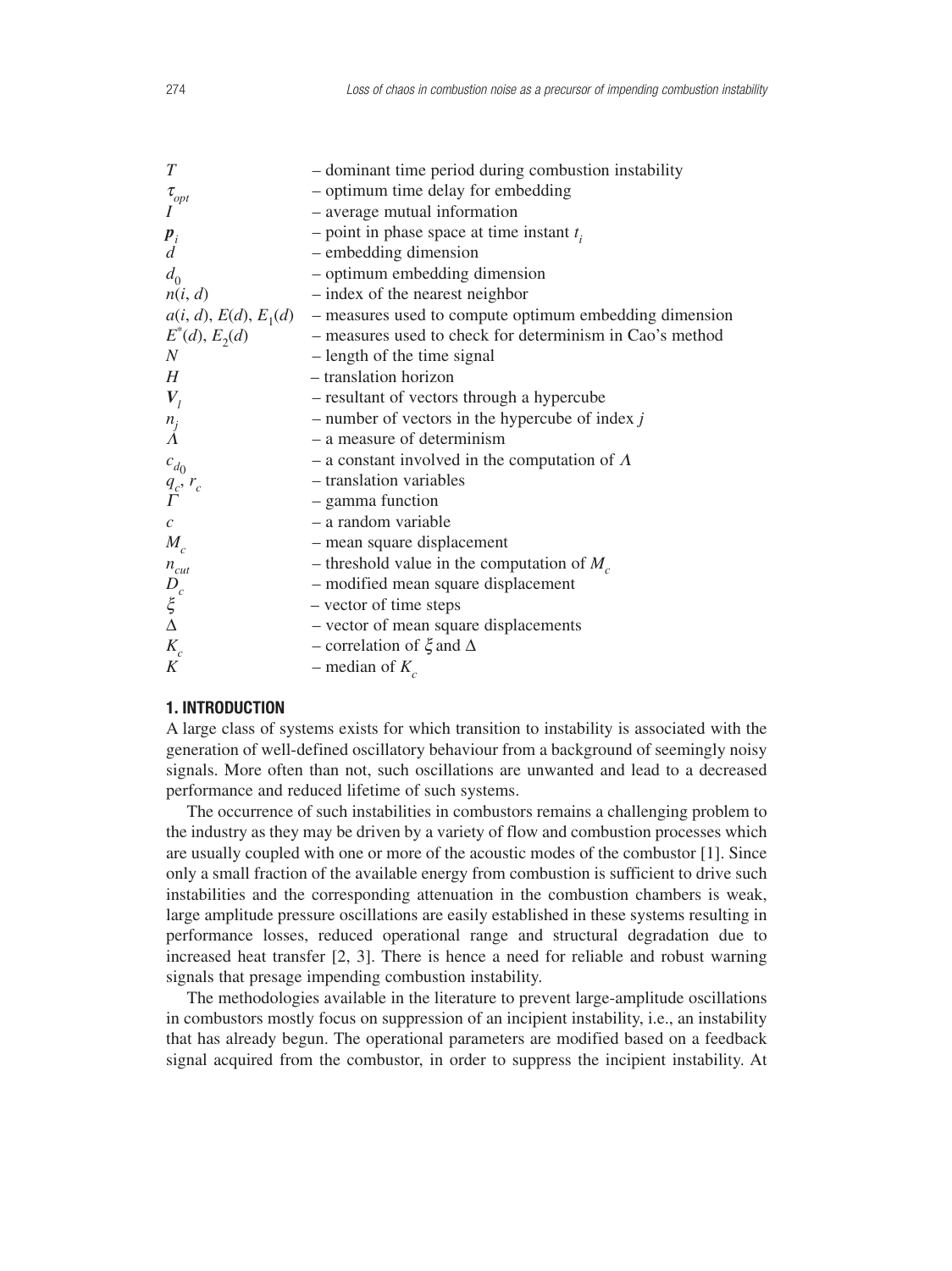other times, modifications are made at the design stage based on operational experience as a passive control strategy. Poinsot *et al*. [4] proposed a technique for the active monitoring of combustion instability through modulations of the pressure in the fuel line to suppress instabilities. This requires external actuators and/or modification of combustor configuration and knowledge of frequency response for an arbitrary input which limits its applicability to fielded systems. Further, the detection and control strategy requires the system to reach instability before control can take over. Hence, it would be more desirable to look for early warning signals to an impending instability – through active monitoring – so that instability is avoided in combustors altogether.

Hobson *et al.* [5] analyzed combustor stability in terms of the bandwidth of combustor casing vibration and dynamic pressure measurements in combustion chambers. They observed that bandwidth which is indicative of the damping decreases towards zero as the combustors approach their stability limits. However, the presence of noise in the combustion chamber could make the technique untenable in practice as it relies on a frequency domain analysis. Johnson *et al.* [6] presented a technique to determine the stability margin using exhaust flow and fuel injection rate modulation. The technique is again limited in its scope as its applicability to practical combustors is restricted by the need for acoustic drivers and pulsed fuel injectors.

Lieuwen [7] used the autocorrelation of the acquired signal to characterize the damping of the system and tracked the stability margin as the operating parameter value at which the damping goes to zero. This method again has the disadvantage that the dynamics of the system prior to onset cannot adequately be described using linear data processing techniques. The method, for instance, may not be effective for combustors exhibiting pulsed instabilities or a noise-induced transition to instability. Also, the presence of multiple frequencies often seen in the frequency spectrum at the onset makes the estimation of damping unclear.

The current solution adopted by combustion designers is thus to incorporate sufficient stability margin into the design to prevent instabilities from occurring even in the worst possible scenario. Setting such conservative estimates on operational regimes leads to increased levels of  $NO<sub>x</sub>$  emissions making it more difficult to meet the demanding emission norms. It is desirable to have measures that predict the instability well before it happens because after the onset it may often be too late to take adequate control action to save the combustor from wear and tear or fatigue failure. There is thus a need for precursors to an impending instability so that appropriate stability margins may be devised to prevent the combustors from entering a regime of instability. Also, in order that these early warning signals are sensitive to operating conditions, such as ambient temperature or fuel composition, online stability monitoring seems like the optimal solution as a prevention methodology.

There are studies where precursors to nonlinear instabilities are identified by forcing the system with broadband noise [8, 9]. When the operating conditions are sufficiently close to the onset, the noise gets selectively amplified at the instability frequencies. The width of the peak corresponding to the dominant frequency in the spectrum is then used as an indicator of the proximity of the system to instability [8]. Further, it has also been shown that there is a reduction in the width of the hysteresis zone for triggered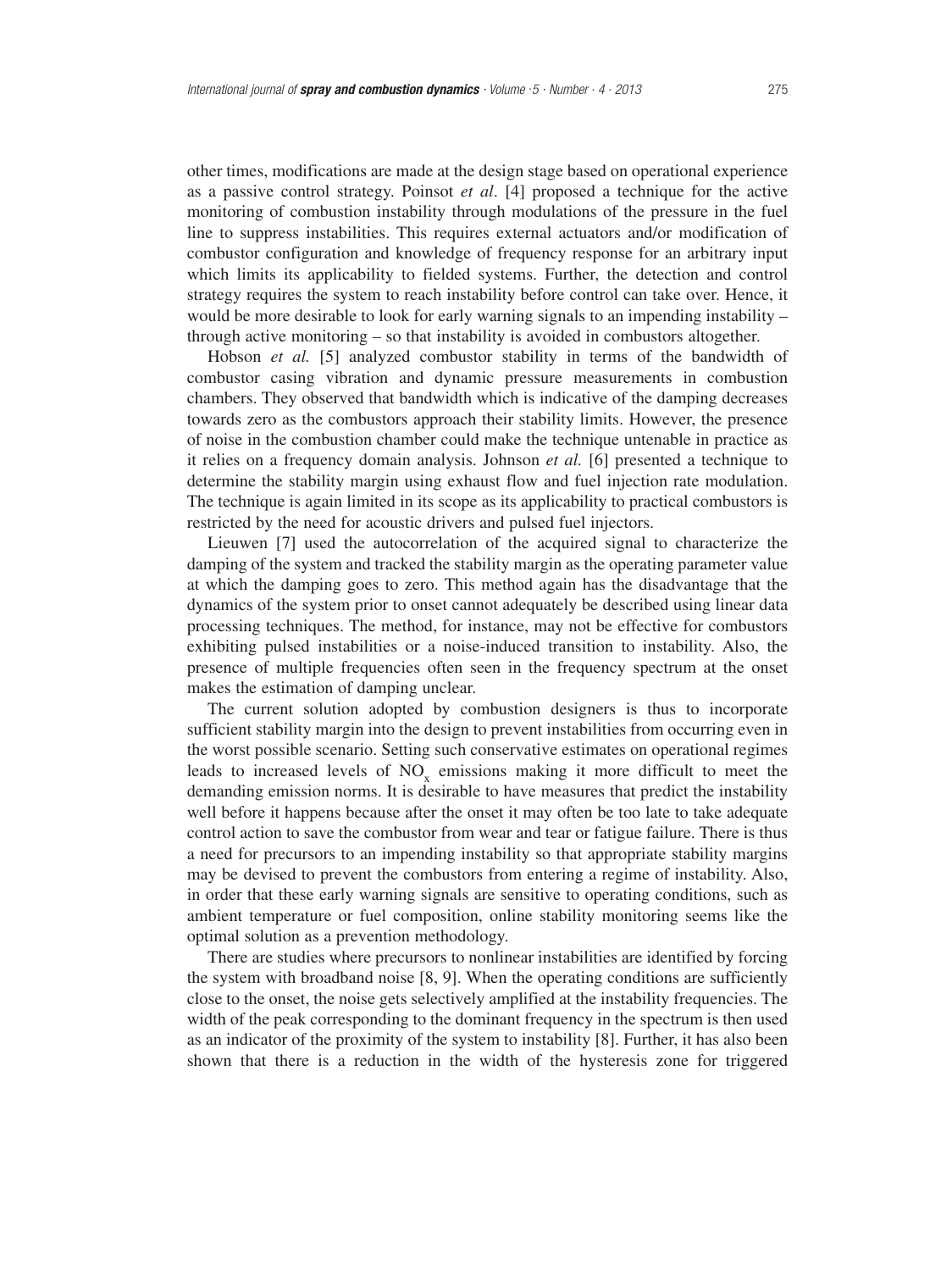instabilities when the noise levels are increased [9]. However, as noted earlier, an analysis in the frequency domain is often insufficient and external stochastic forcing can modify the dynamics of the system itself resulting in detrimental noise-induced transitions [10].

Traditionally, unsteady measurements acquired from combustors are treated as signals modulated by random noise perturbations. The irregular low amplitude pressure fluctuations and flow turbulence are often treated as stochastic background to the dynamics and are either averaged out or neglected [11–16]. Linear stability of the system is then estimated from the averaged equations. Despite the progresses made in the understanding of combustion instabilities, considerable difficulties still exist in the prediction of the boundaries of stable operation, i.e., the stability margins [17]. This difficulty could be a consequence of the traditional 'signal plus noise' paradigm assumed in the analysis of such oscillations. Hence, it behooves researchers in the field to estimate the levels of determinism in the measurements made at operating conditions classified as combustion noise in the literature.

A good understanding of how the dynamics of the combustors transition from low amplitude, combustion amplified, turbulence noise to high amplitude, periodic instabilities is required in order that appropriate precursors are found that presage the onset of instabilities. Through a systematic variation of operating conditions in a bluffbody and backward-facing step combustors, Chakravarthy *et al.* [18, 19] identified that a 'lock-on' mechanism between the vortex shedding and duct acoustics was responsible for the transition from stable to unstable operation. Whereas the non- lock-on regime is characterized by low-amplitude broadband noise generation, the onset of lock-on is characterized by the excitation of high-amplitude, tonal oscillations. In another experimental study where the equivalence ratio was varied [20], the transition of the dynamics was reported to vary from stochastic fluctuations to periodic oscillations through low dimensional chaotic oscillations.

The principal aim of the current study is to understand whether the measured signals during regimes of combustion noise shows signs of determinism. The presence of determinism allows for measures to be defined that can predict the onset of combustion instability. Techniques from nonlinear time series analysis have already been applied to predict lean blowout in gas turbines [21]. In a similar vein, the present study tries to identify precursors to impending combustion instability, through active monitoring, allowing for quick and efficient prevention of oscillations and thereby extend the boundaries of operability of combustors.

## **2. EXPERIMENTAL CONFIGURATION**

The determinism in combustion noise data was assessed on the unsteady pressure signals acquired from two combustors – a swirl-stabilized backward facing step combustor and a bluff-body stabilized backward facing step combustor – operating at high Reynolds numbers. The schematic of the setups is shown in Fig. 1. It comprises a plenum chamber, a shaft of diameter 10 mm housed in a burner of 40 mm diameter that supports the vane swirler or bluff-body and a combustion chamber of length 300 mm with two extension ducts of lengths 300 mm and 100 mm. The swirler, has 8 blades at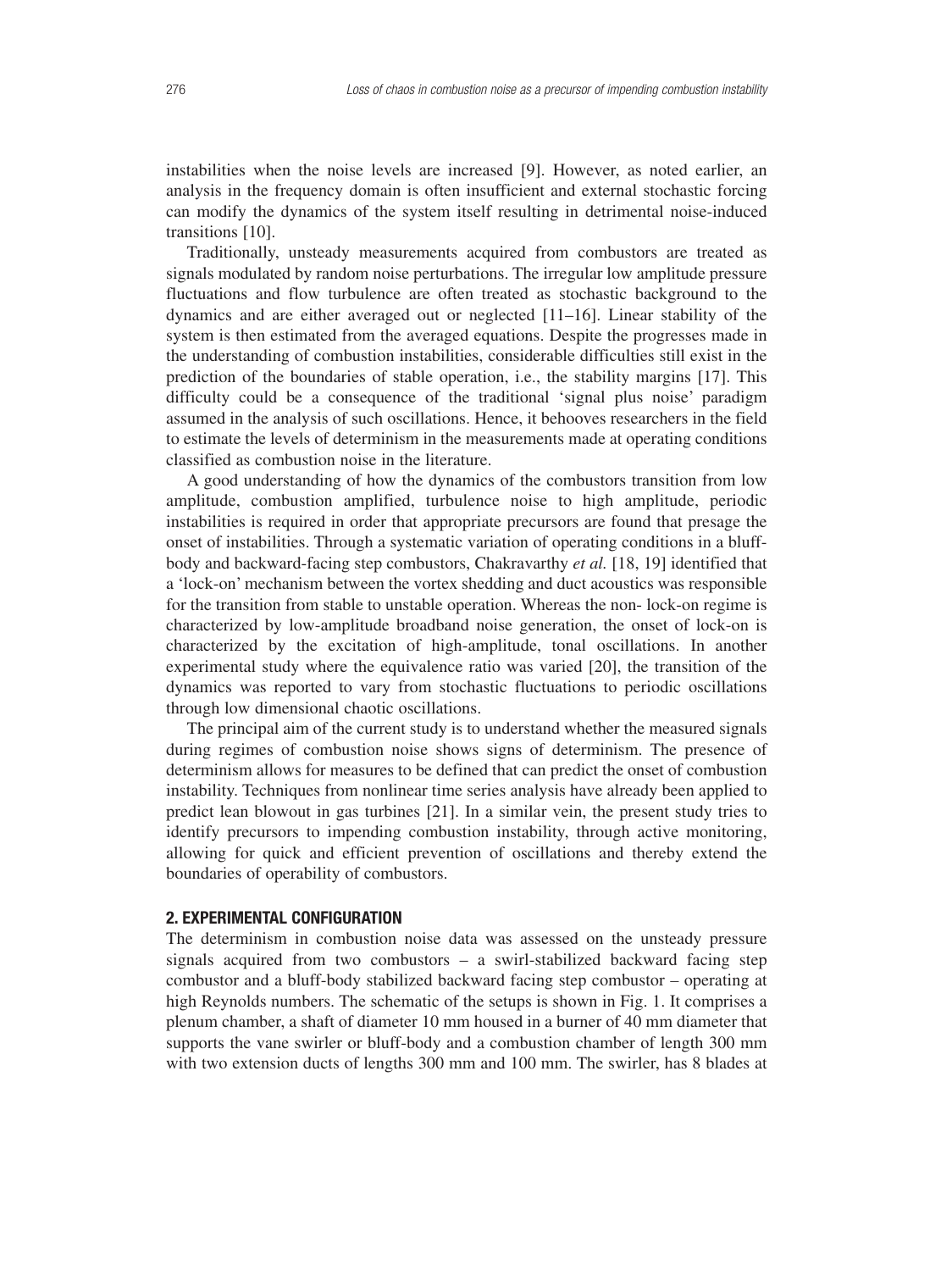

**Figure 1:** The combustors used in the current study. (a) A swirl-stabilized backward facing step combustor. (b) A bluff-body stabilized backward facing step combustor. The fuel (LPG) is injected through four radial holes in the central shaft. The fuel injection location was 100 mm upstream from the swirler and 160 mm upstream from the bluff-body. The length of the combustion chamber is 700 mm with three extension ducts of lengths 300 mm, 300 mm and 100 mm respectively. The location of the bluffbody is 50 mm from the rearward-facing step. The design of combustor was adapted from [23].

an angle of 45° with a swirl number of 0.7, and a center-body for flame stabilization which was placed so that it grazes the edge of the burner. For experiments using the bluff-body, a circular disk of diameter 47 mm and thickness 10 mm was used. The bluffbody was placed at a distance of 50 mm from the backward facing step using a traverse of least count 1 mm. The burner was provided with a flashback arrestor which was a circular disk of thickness 2 mm with 300 holes of diameter 1.7 mm located 30 mm downstream of the fuel-injection location. The combustion chamber has a square geometry of cross-section  $90 \times 90$  mm<sup>2</sup> which provided a sudden expansion from the burner exit. The fuel-air mixture was ignited using a spark plug with a step-up transformer which was mounted in the dump plane. Fuel was delivered using the central shaft through four radial injection holes of diameter 1.7 mm.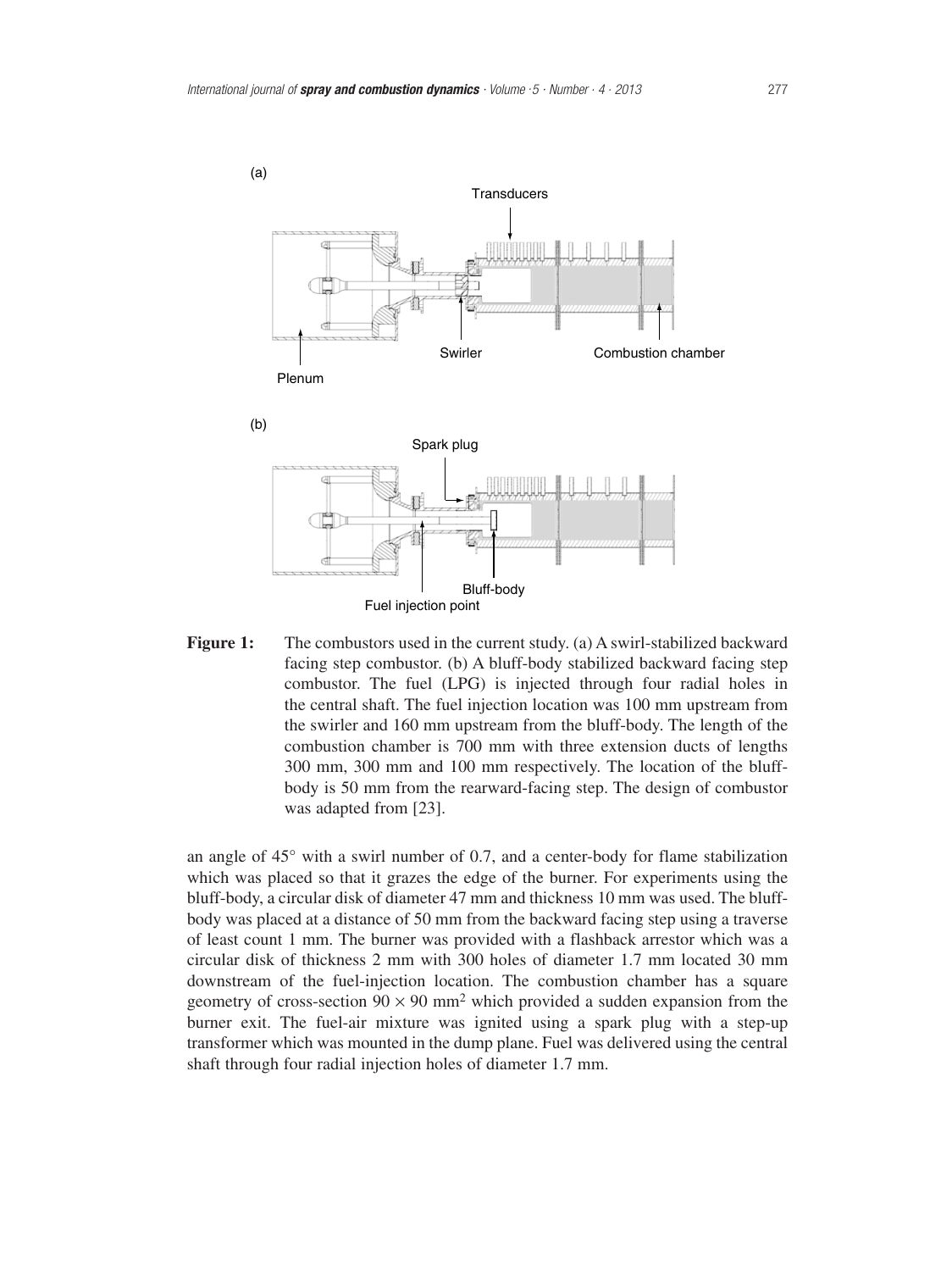To control the flow rates of air and fuel, mass flow controllers (Alicat Scientific, MCR Series) with digital logging and monitoring capabilities were used with an uncertainty of  $\pm$  (0.8% of reading + 0.2% of full scale). Unsteady pressure measurements were made using a piezoelectric transducer (sensitivity 72.5 *mV/kPa*, resolution 0.48 *Pa* and uncertainty of  $\pm$  0.64%) mounted on specially made pressure ports flush-mounted on the combustor walls and placed 90 mm from the rearward facing step. To ensure near-adiabatic boundary conditions, wall cooling was not provided and the operation of the combustor was restricted to short durations. A Teflon adapter was used to protect the transducer from excess heating and the mount was designed to ensure integrity in the measured signals. A 16-bit A-D conversion card (NI-643) with an input voltage range of  $\pm$  5 *V* and a resolution of  $\pm$  0.15 *mV* was used to acquire the signals from the transducers.

The ambient temperature was measured to be  $(27\pm1)$ <sup>0</sup>C using a dry bulb thermometer and the relative humidity was measured to be  $(85\pm1)\%$  on a hygrometer for all the experiments. The fuel used was LPG (60%  $C_A H_{10}$  and 40%  $C_3 H_8$ ). The flow Reynolds number was calculated using the formula  $Re = \frac{4}{10} \frac{1}{2} m D_1 / \pi \mu D_0^2$ , where *m* is the mass flow rate of the fuel-air mixture,  $D_1$  is the characteristic dimension (diameter of the swirler/bluff-body),  $\mu$  is the dynamic viscosity of the fuel-air at the experiment conditions and  $D_0$  is burner diameter. Viscosity corrections were made for Reynolds number calculations for changes in the fuel-air ratio, using the formula of viscosity for binary mixtures given in [22].

The decay rates of the combustion chamber were measured multiple times for both the combustors prior to the experiments to ensure that the ambient conditions and the acoustic damping of the system did not change between the experiments. To obtain these decay rates, the combustors were forced with a loudspeaker placed at the exit at the cold natural acoustic fundamental frequency (133 Hz for the swirl-stabilized combustor and 135 Hz for the bluff-body stabilized combustor). Then the exponential fall-off of the signal was measured when the forcing was switched off. The decay rate was then obtained as the slope of a semi-log plot of the amplitude decay with time. These decay rates had an average value of  $-37s^{-1}$  with a variation of less than 3% including the configuration change from swirler to bluff-body.

Unsteady pressure measurements were made in a sequential manner for increases in flow Reynolds numbers from stable combustion to combustion instability. The time series was acquired at 10 kHz for a duration of 3*s*.

## **3. PHASE SPACE RECONSTRUCTION**

The amount of experimental data available at the disposal of an experimental researcher is often just a few variables and in extreme cases just one. Recent developments in the field of nonlinear time series analysis [24] can provide valuable insights into the system dynamics which can then yield a better understanding of the underlying mechanisms of transitions useful in eventual modelling. The application of nonlinear time series analysis to signals acquired from thermoacoustic systems has been demonstrated by [25].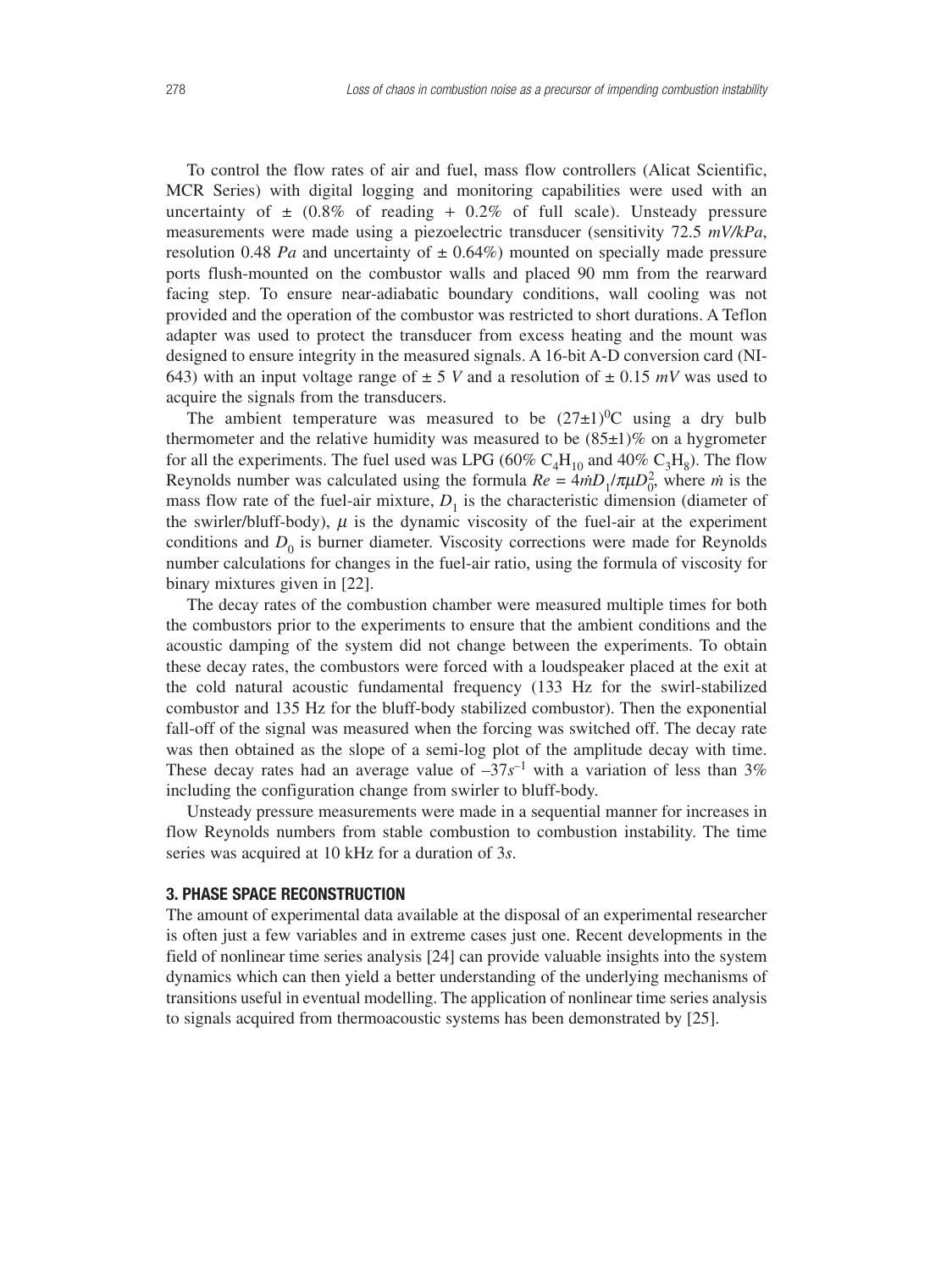## **3.1. Methodology**

The dynamics of a combustor at different operating conditions can be visualized by reconstructing the mathematical phase space of evolution of the time series data of unsteady pressure measurements acquired at those conditions. In such a reconstructed phase space [26], limit cycle oscillations would correspond to a closed loop around a fixed point. Such a reconstruction, also known as delay-embedding, entails converting the measured time series into a set of delay vectors each of which has a one-to-one correspondence with one of the dynamic variables involved in the combustor dynamics. That is, we construct the vectors  $[p(t), p(t + \tau), p(t + 2\tau),..., p(t + d - 1)\tau]$  from the measured pressure data  $p(t)$  such that these vectors in combination provide us with maximum information on the combustor dynamics. The elements of these vectors are the coordinates in the *d*-dimensional phase space of evolution of the time signal. For instance,  $p_i(d) = [p(t_i), p(t_i+\tau), p(t_i+2\tau),..., p(t_i+d-1)\tau]$  is the point in the d-dimensional phase space at time instant *t i* . To accomplish an appropriate reconstruction, we need to obtain the optimum time lag ( $\tau_{\text{opt}}$ ) amongst the delay vectors and the least embedding dimension (*d*) for the phase space composed of these delay vectors such that the dynamics is faithfully captured.

The optimum delay  $\tau_{\text{opt}}$  may be estimated as that value of  $\tau$  for which the average mutual information [24] between the delay vectors reaches its first minimum. The average mutual information of a signal  $p(t)$  is given by the expression:

$$
I(\tau) = \sum_{t=1}^{N} P(p(t), p(t+\tau)) \log_2 \left[ \frac{P(p(t), p(t+\tau))}{P(p(t))P(p(t+\tau))} \right]
$$
(1)

where, *P*(*S*) represents the probability of the event *S*

To compute the average mutual information for various time lags  $\tau$ , we first normalize the time signal *p*(*t*) to lie between 0 and 1 and then sort the data in bins. The probability distributions  $p(t)$  and  $p(t + \tau)$  are then obtained by normalizing the histograms on these bins. Similarly, the joint probability distribution  $P(p(t), p(t + \tau))$  is obtained by normalizing a two dimensional histogram obtained on a two dimensional bin in  $p(t)$  and  $p(t + \tau)$ .

Average mutual information, which is a function of the time distance between the data points of a time series, is an indicator of the amount of information shared by two sets of data. The location of the minimum would, therefore, correspond to a set of vectors that would provide more information about the system than either of them in isolation.

To obtain a suitable dimension *d* in which the attractor dynamics unfold, we use the technique developed by Cao [27]. This is an optimized version of the False Nearest Neighbors method [24] wherein one tracks the number of false neighbours to each point in the phase space as the embedding dimension is progressively increased. A false neighbour to a point in phase space is one that moves away from it once the embedding dimension is increased. Mathematically, once the optimum time lag has been obtained, we can construct a measure  $a(i, d)$  of the form: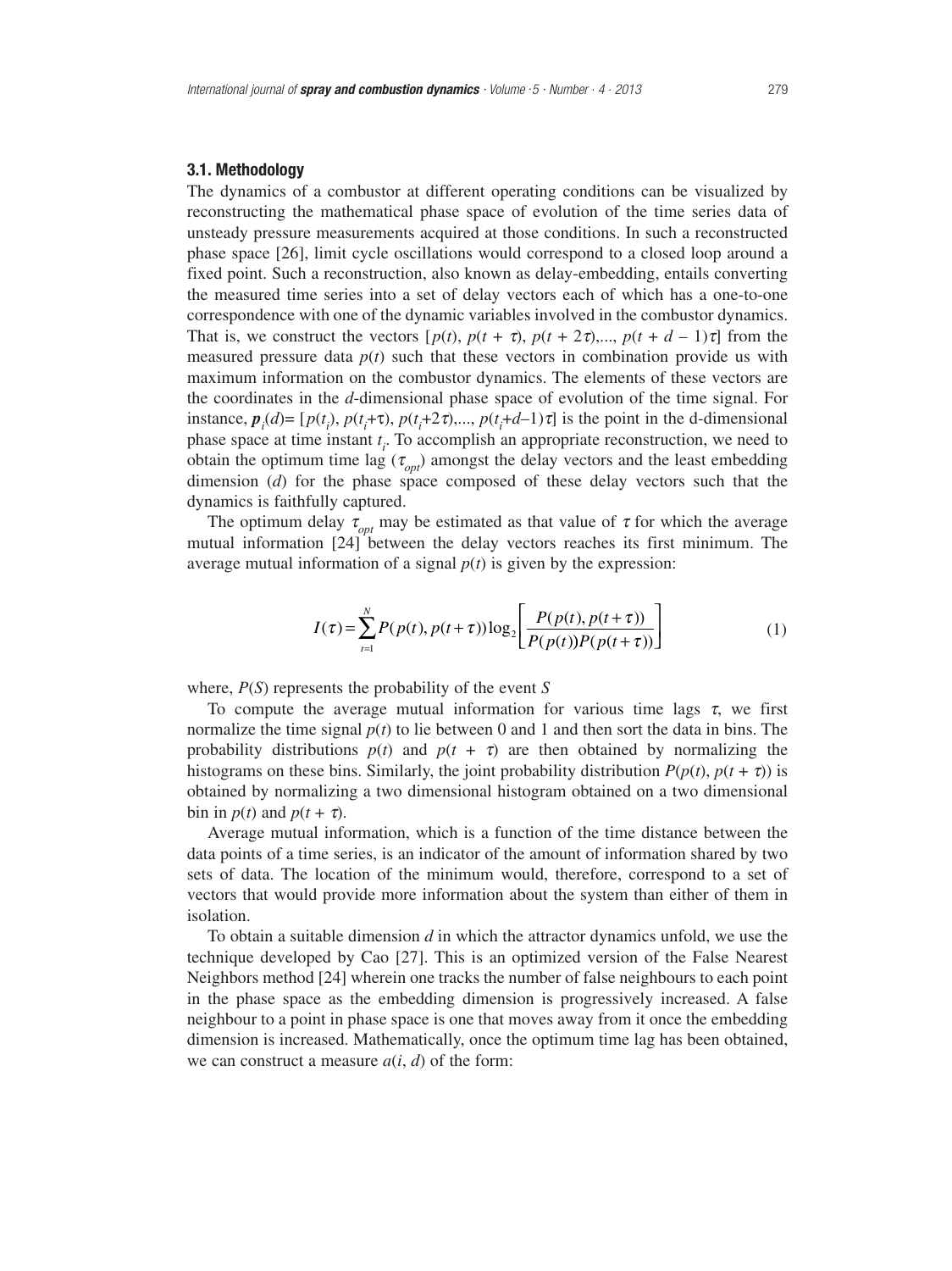$$
a(i,d) = \frac{\|\boldsymbol{p}_i(d+1) - \boldsymbol{p}_{n(i,d)}(d+1)\|}{\|\boldsymbol{p}_i(d) - \boldsymbol{p}_{n(i,d)}(d)\|}
$$
(2)

where  $i = 1, 2,..., (N-d\tau)$  and  $n(i, d)$  is the index of the nearest neighbouring point in phase space to the point  $p_i$ .  $\ldots$  represents the Euclidean distance between two points. The dependency on the index  $i$  is removed by taking the average  $a(i, d)$  obtained at different values of *i* as:

$$
E(d) = \frac{1}{N - d\tau_{opt}} \sum_{i=1}^{N - d\tau_{opt}} a(i, d)
$$
 (3)

Here,  $E(d)$  is a function only of the dimension *d* and the optimum time lag  $\tau_{opt}$ . The variation of  $E(d)$  on increasing the dimension from  $d$  to  $d+1$  is determined by defining  $E_1(d)$  as:

$$
E_1(d) = \frac{E(d+1)}{E(d)}\tag{4}
$$

If  $E_1(d)$  stops changing when the value of *d* is greater than  $d_0$ , then  $d_0+1$  is chosen as the minimum embedding dimension for the time series. Since the acquired time signal is limited, it is often difficult to distinguish a stochastic signal from a deterministic signal merely by observing the variation of  $E_1(d)$  for various values of *d*. Whereas  $E_1(d)$  saturates beyond a value of *d* for a deterministic signal, it always increases with increasing *d* for random signals. To clearly distinguish deterministic signals from stochastic signals, we define an additional measure  $E_2(d)$  from the time series  $p(t)$  as:

$$
E_2(d) = \frac{E^*(d+1)}{E^*(d)}
$$
\n(5)

where

$$
E^*(d) = \frac{1}{N - d\tau_{opt}} \sum_{i=1}^{N - d\tau_{opt}} \left| p(i + d\tau_{opt}) - p(n(i, d) + d\tau_{opt}) \right| \tag{6}
$$

Since future values are independent of past values for random signals,  $E_2(d)$  equals 1 for all values of *d* (independent of *d*) [27]. For deterministic signals on the other hand,  $E_2(d)$  is dependent on *d*, because of which there must exist some values of *d* for which  $E_2(d)$  is not equal to 1.

## **3.2. Delay embedding of combustion noise**

The technique of phase space reconstruction detailed above was applied to the unsteady pressure signals acquired from the two combustors. The signals are varying in amplitudes and appear rather aperiodic (Fig 2 a, d). The average mutual information for the two sets of data have their first minimum at  $\tau_{opt} = 1.2$  ms and  $\tau_{opt} = 1.1$  ms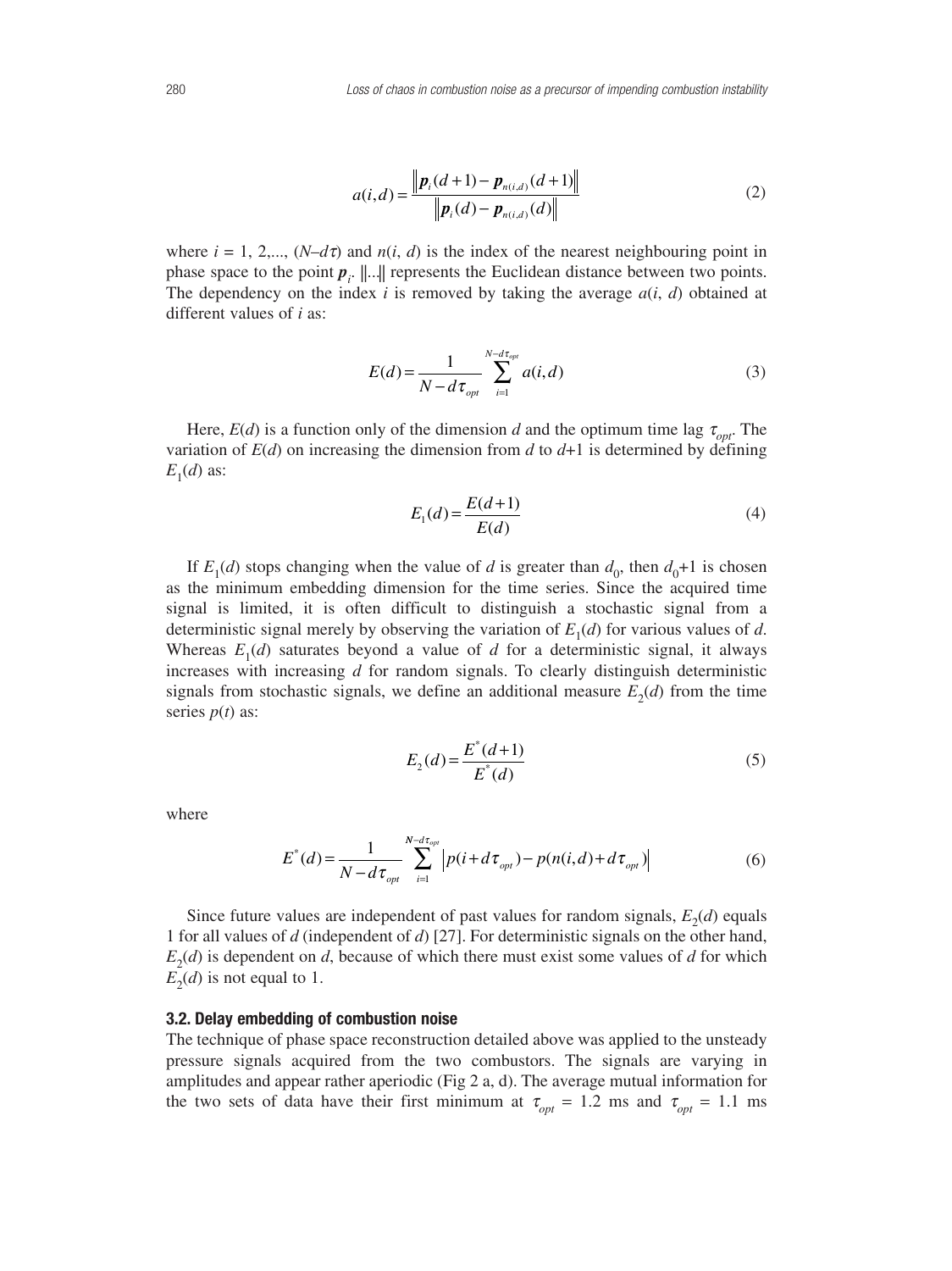



respectively. These values correspond approximately to *T*/4 where *T* is the time period of oscillation at combustion instability. This time period was discerned from the FFT of the pressure signal at combustion instability. The delay vector  $p(t_i + \tau_{opt})$  can thus alternately be seen to be related to the acoustic velocity in a one-to-one fashion since the acoustic pressure and velocity differ in phase by approximately 90° for a standing wave pattern in the duct. The small deviations from 90<sup>°</sup> are due to damping.

The least embedding dimension for the two combustors can be taken to be  $d_0 = 8$  as the measure *E* does not vary significantly after  $d = 7$ . Also, the value of the measure  $E_2(d)$  is not equal to 1 for all values of *d*. Hence, we see that combustion noise is deterministic and possibly chaotic with a moderately high dimensional attractor. Although, Cao's method to determine the least embedding dimension provides us with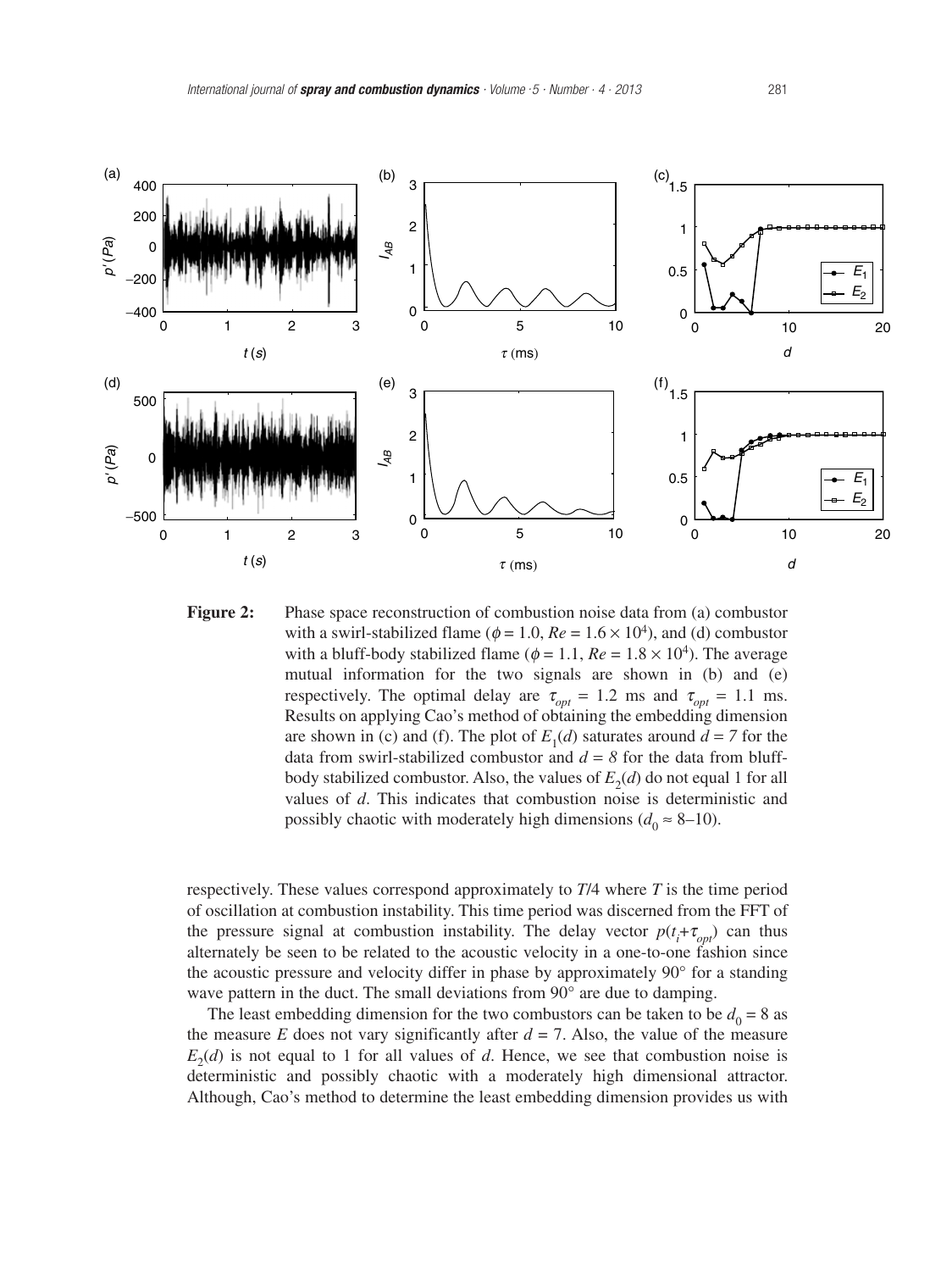information as to whether the signal is deterministic or not, additional tests for determinism are often performed to confirm the finding. One of such methods is described below.

# **4. TESTS FOR DETERMINISM**

## **4.1. The local flow test for determinism**

The local flow test for determinism is a discrete adaptation [28] of a technique devised by Kaplan and Glass [29] for continuous dynamical systems. After delayembedding the time series, one selects points in the phase space that are close to each other. These points are then evolved in time for a short duration known as the translation horizon. Points in the phase space that are close to each other tend to move in the same direction for deterministic signals and in random directions for stochastic signals. Hence, for a given translation horizon, we construct vectors that connect the initial and final points, which are then normalized and averaged. These averaged vectors would then be larger for deterministic signals. The process is then repeated for various translation horizons. For deterministic signals, although the deterministic structure is preserved for short horizons, it is lost once the translation horizon is made too large. Hence, the average vector lengths will be small once the translation horizon is made large.

To construct a measure of determinism, we first cover the phase space with a grid of non-overlapping hypercubes (cubes in *d* dimensions). The number of points in each cube is  $n_j$  with time indices  $t_{j,1}$ ,  $t_{j,2},...,t_{j,n_j}$ . If *H* is the translation horizon, the change in state from time  $t_{j,k}$  to  $t_{j,k}$  +*H* for each of the  $n_j$  points in the cube *j* is given by:

$$
\Delta p_{j,k} = p(t_{j,k} + H) - p(t_{j,k})
$$
\n<sup>(7)</sup>

where  $k = 1, 2, ..., n_j$ . Note that here we have explicitly written out the index in terms of time to distinguish different points within the same hypercube. Points near the edge of a cloud of points will have a directional bias towards the middle of the cloud [28]. To correct for this,  $\Delta p_{ik}$  is mapped onto a sine function as:

$$
\Delta p_{j,k} = \left[ \frac{\sin \left( 2\pi \frac{p(t_{j,k} + H) - p(t_{j,k})}{\lambda} \right), \sin \left( 2\pi \frac{p(t_{j,k} + H + \tau) - p(t_{j,k} + \tau)}{\lambda} \right), \dots, \right] \times \sin \left( 2\pi \frac{p(t_{j,k} + H + (d-1)\tau) - p(t_{j,k} + (d-1)\tau)}{\lambda} \right) \right]
$$

where  $\lambda$  is the characteristic length of the embedded attractor in phase space. Summing up all vectors through hypercube of index j, we obtain the resultant vector  $V_i$ normalized by the number of vectors passing through the cube  $n<sub>i</sub>$  in the following fashion:

$$
V_j = \frac{1}{n_j} \sum_{k} \frac{\Delta p_{j,k}}{\|\Delta p_{j,k}\|} \tag{8}
$$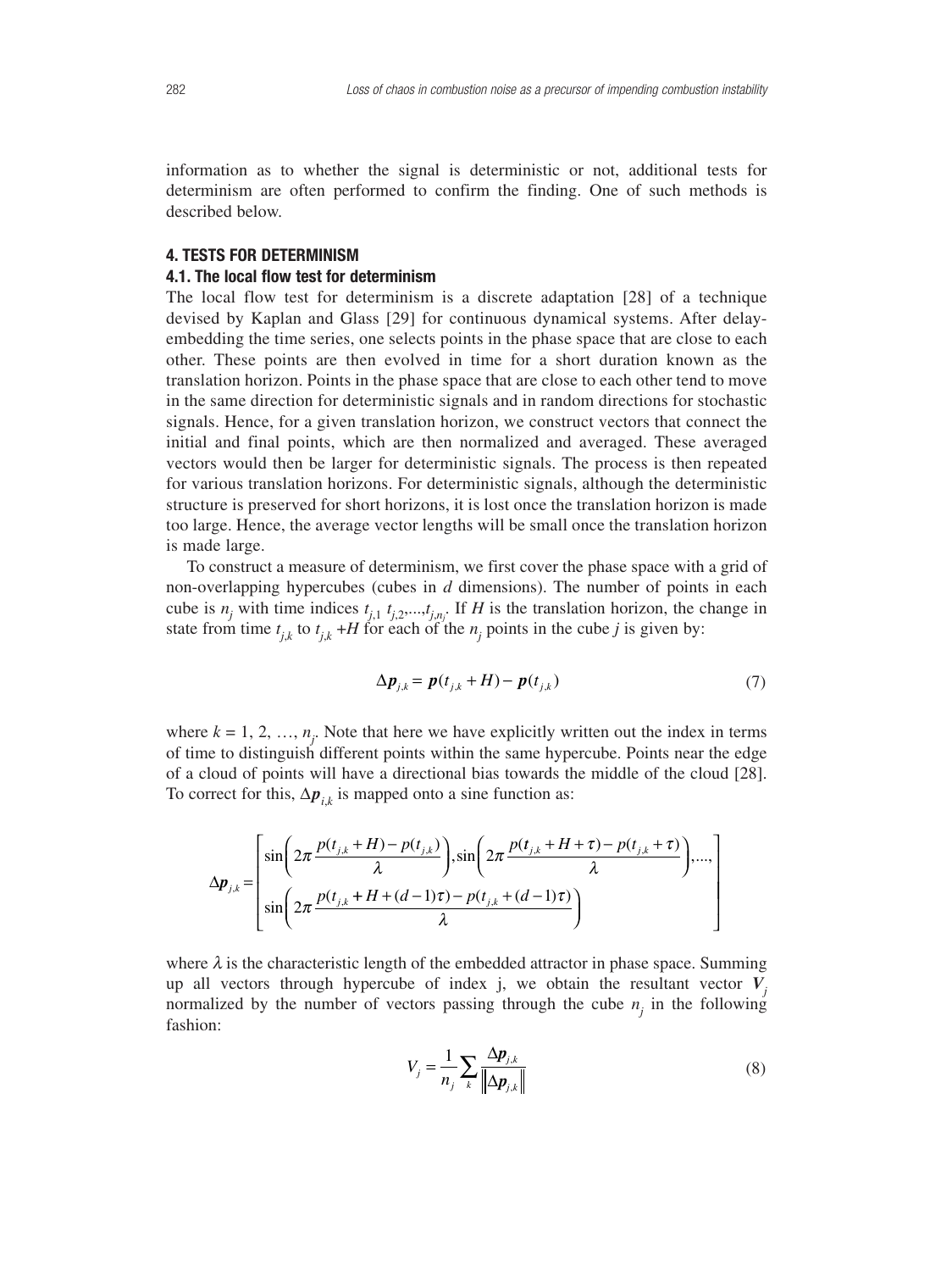We can then define a measure  $\Lambda$  that quantifies local flow in phase space by averaging over the vectors  $V_i$  based on the number of vectors present in the hypercube (say, *l*), as:

$$
\Lambda = \left\langle \frac{V_l^2 - c_{d_0}^2 / l}{1 - c_{d_0}^2 / l} \right\rangle
$$
\n(9)

Here,  $V_l$  represents the norm of  $V_l$  (the replaced index in the subscript indicative of the new ordering) and  $c_E$  is a constant defined as [29]:

$$
c_{d_0} = \sqrt{\frac{2}{d_0} \frac{\Gamma\left(\frac{d_0 + 1}{2}\right)}{\Gamma\left(\frac{d_0}{2}\right)}}
$$
\n(10)

with  $\Gamma$  being the standard gamma function. The measure  $\Lambda$  retains values close to 1 for deterministic signals and has values close to 0 for stochastic signals [29].

Although  $\Lambda$  quantifies local flow, it is insensitive to whether the source is determinism or directional preference due to autocorrelations. The method of surrogate data helps to circumvent this uncertainty.

## **4.2. Surrogate data analysis**

Interpretation of results from experimentally acquired data can sometimes pose problems because filtered noise data can sometimes give the impression of chaos and low-dimensional dynamics. The technique of surrogate data analysis provides an efficient method to avoid such misinterpretations. One starts the analysis with a null hypothesis (or the default position in the absence of evidence to the contrary) that the experimental data can be described by a linear stochastic model. Surrogate data sets are generated from a measured signal such that they retain certain characteristics of the original data (such as number of data points, mean and standard deviation) while ensuring that the data is sufficiently randomized so that any deterministic structure that may be present in the original data is destroyed [30]. Techniques like the determinism tests are then applied to both the original data and the surrogate data. If the results are similar for the experimental and surrogate data sets; i.e., if the predictions of the tests are equally good or bad, then one cannot reject the null hypothesis that a linear stochastic model is sufficient to describe the experimental data.

One of the techniques of surrogate generation involves randomly shuffling the data values in the signal, without adding or subtracting data [31]. Such a random shuffling destroys any correlation originally present among the data points. This produces a random time signal that has the same mean and standard deviation as the original time series.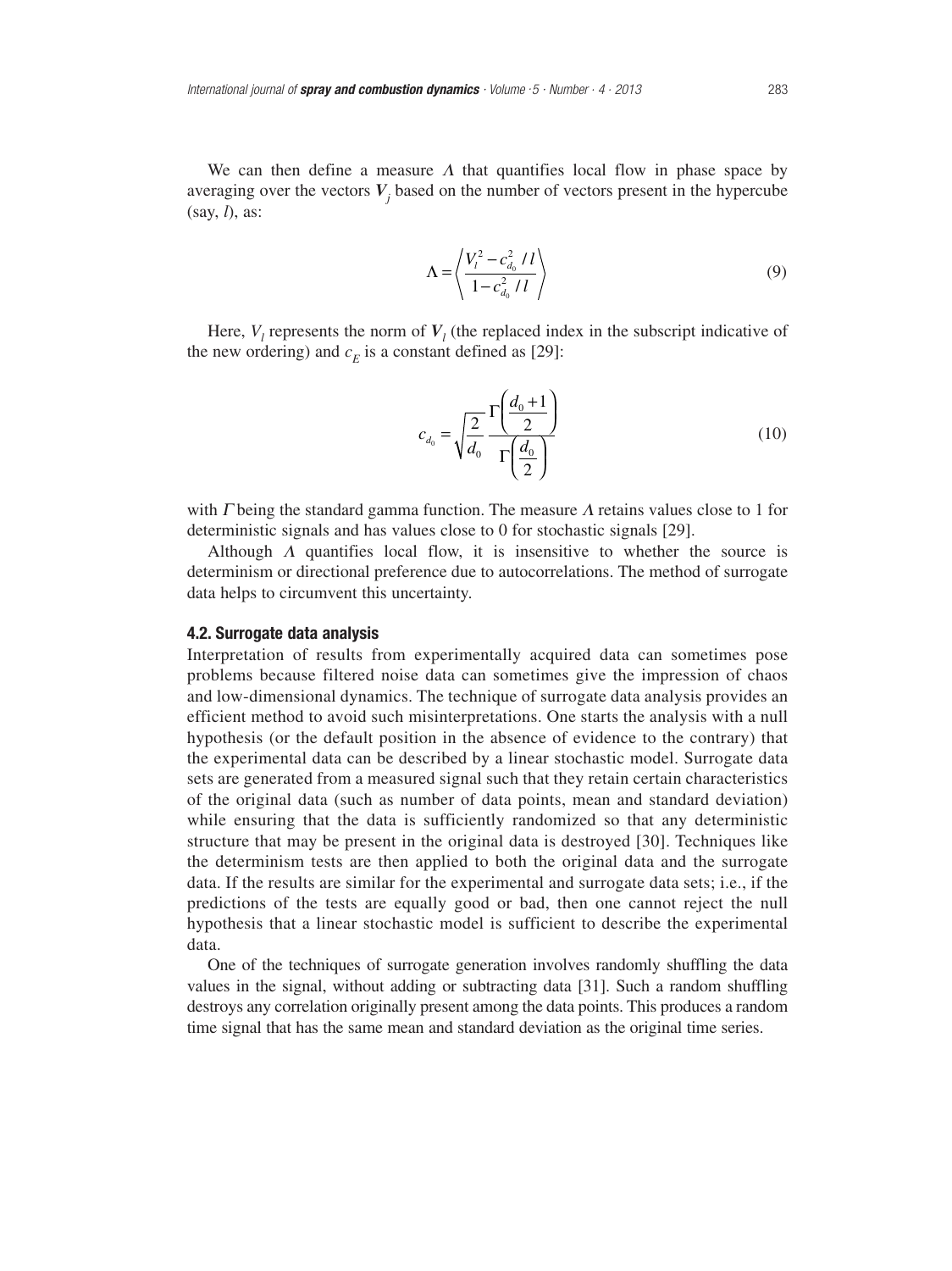## **4.3. Determinism in combustion noise**

Surrogate data sets were constructed from unsteady pressure measurements acquired during combustion noise with the same mean and standard deviation as the original data. Then the local flow test for determinism was applied on both the original and surrogate data sets and the results are shown in Fig. 3. Whereas the levels of determinism remain fairly high for the original data over a range of translation horizons, they remain at a low value for the surrogate data sets. The occasional spikes correspond to those values of translation horizon which are multiples of  $\tau_{opt}$  (in time steps). This happens because the delay vectors partially overlap after moving over a distance  $\tau_{\text{opt}}$ which also happens to be the optimum delay chosen for embedding. Hence, we have convincing evidence that combustion noise is deterministic. Thus, the traditional signal plus noise paradigm often implicitly assumed in models and analysis of experimental data sets [11–16] needs to be reexamined if one wishes to capture the onset of instabilities in combustors because these irregular fluctuations may contain useful information of prognostic value.

# **5. THE 0-1 TEST FOR CHAOS [32]**

# **5.1. Computational procedure**

The motivation behind the test is that when the combustor encounters limit cycle oscillations, the dynamics transitions from chaotic to regular. The signal  $p(t)$  is measured ensuring that the acquired value at each instant provides essentially little information about future values at stable operation. This can be done by sampling at a time interval corresponding to the minimum of the average mutual information. Typically, this would correspond to a sampling time of  $\tau_{opt} = T/4$  where *T* is the period of oscillations in the combustion chamber during instability. Typically, the time period of oscillations at instability is itself an unknown. However, the detector is robust for various values of sampling interval as long as the consecutive values are poorly correlated. For example, comparable results can be obtained for values of  $\tau_{\text{opt}}$  corresponding to the first zero crossing of the autocorrelation of  $p(t)$ . The time period corresponding to the dominant frequency in the FFT during stable operation of the combustor can also be utilized as a suitable measure of *T* to obtain the sampling time.

From the measured signal  $p(t)$  for  $t = (1, 2, \dots, N)$  and  $t_i + 1 - t_i = \tau_{opt}$ , translation variables  $q_c$  and  $r_c$  can be created as follows:

$$
q_c(n) = \sum_{t=1}^{n} p(t)\cos(tc)
$$
 (11)

$$
r_c(n) = \sum_{t=1}^{n} p(t) \sin(tc)
$$
 (12)

where c  $\epsilon$  ( $\pi/5$ ,  $4\pi/5$ ). The mean square displacement of these translation variables may then be computed for different values of *c* as following: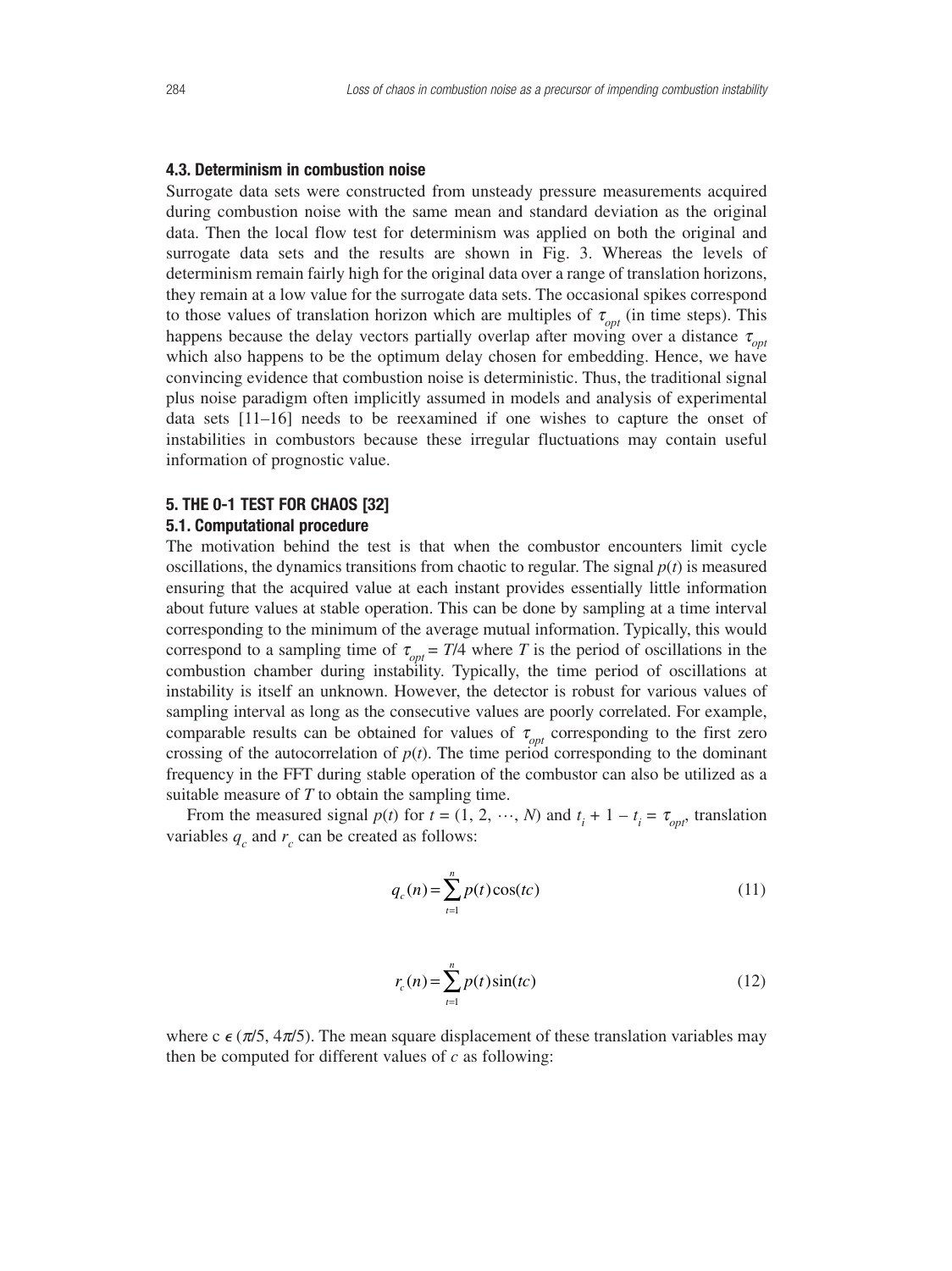

**Figure 3:** Results on applying the local flow method of determinism on the combustion noise data from (a) combustor with a swirl-stabilized flame  $(\phi = 1.0, Re = 1.6 \times 10^4, \tau_{opt} = 1.2 \text{ ms})$ , and (d) combustor with a bluff-body stabilized flame ( $\phi$  = 1.1,  $\dot{Re}$  = 1.8 × 10<sup>4</sup>,  $\tau_{opt}$  = 1.1 ms). Whereas the original data shows high levels of determinism, it is lost when the data values are randomly shuffled. The embedding dimension was maintained as  $d_0 = 10$  for all the data sets.  $\tau_{opt}$  for the surrogate sets was maintaned the same as that for original data for the sake of comparison. The spikes in the surrogate data correspond to those values of translation horizon *H* that are multiples of the optimum time delay  $\tau_{opt}$  non-dimensionalized by the sampling time.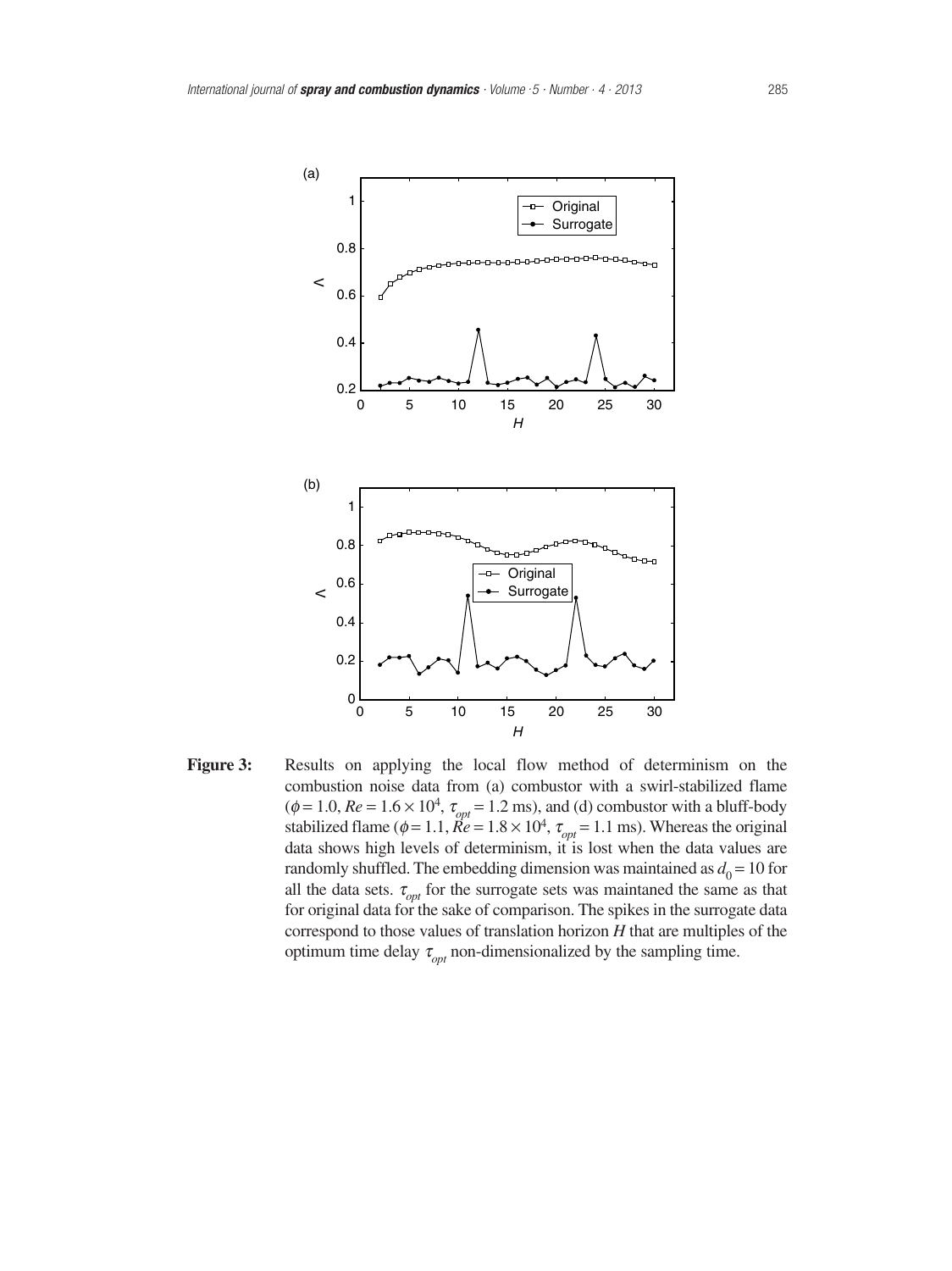$$
M_c(n) = \lim_{N \to \infty} \frac{1}{N} \sum_{t=1}^{N} \left( \left[ q_c(t+n) - q_c(t) \right]^2 + \left[ r_c(t+n) - r_c(t) \right]^2 \right) \tag{13}
$$

with *n* « *N*. It is seen that  $n \le n_{cut}$  where  $n_{cut} = N/10$  yields good results.

The mean square displacement is indicative of the diffusive nature of the translation variables. If the dynamics is regular, then the mean square displacement is a bounded function in time and for chaotic dynamics, it scales linearly with time.

A modified mean square displacement  $D<sub>c</sub>$  may be defined to ensure better convergence properties but with the same asymptotic growth rate as [32]:

$$
D_c(n) = M_c(n) - V_{osc}(n) \tag{14}
$$

where

$$
V_{osc}(c,n) = \langle p(t) \rangle^2 \frac{1 - \cos nc}{1 - \cos c} \tag{15}
$$

and

$$
\langle p(t) \rangle = \lim_{N \to \infty} \frac{1}{N} \sum_{t=1}^{N} p(t)
$$
 (16)

Hence by defining vectors  $\xi = (1, 2,..., n_{\text{cut}})$  and  $\Delta = (D_c(1), D_c(2),...,D_c(n_{\text{cut}}))$ , the correlation  $K_c$  given by:

$$
K_c = corr(\xi, \Delta) \tag{17}
$$

essentially allows one to distinguish between the two types of behavior possible in such systems.

To ensure robustness of the measure to outliers and spurious resonances, the median value of  $K_c$  (say  $K$ ) may be taken which is obtained for different random values of  $c$ . This value of *K* would lie close to 1 for chaotic signals and close to 0 for regular dynamics. If the system is inherently turbulent, the transition to instability would be associated with a decrease in the value of *K* from 1 to a value depending on the turbulent intensity, i.e., higher the intensity of turbulence at instability higher the departure of *K* from 0 at instability.

### **5.2. Prediction of impending combustion instability**

The 0–1 test for chaos was applied on the pressure measurements acquired sequentially at various Reynolds numbers starting from low amplitude combustion noise to high amplitude combustion instability. The measure *K* remains fairly close to 1 during the initial stages which indicates that combustion noise is chaotic. The value of *K* gradually starts decreasing as the flow Reynolds numbers are increased, eventually reaching values close to 0 at the onset of instabilities. Since this loss of chaos happens in a smooth manner, we can use the measure  $K$  as a precursor to impending instability. By choosing a threshold value of *K* that corresponds to the initial stages of loss of chaos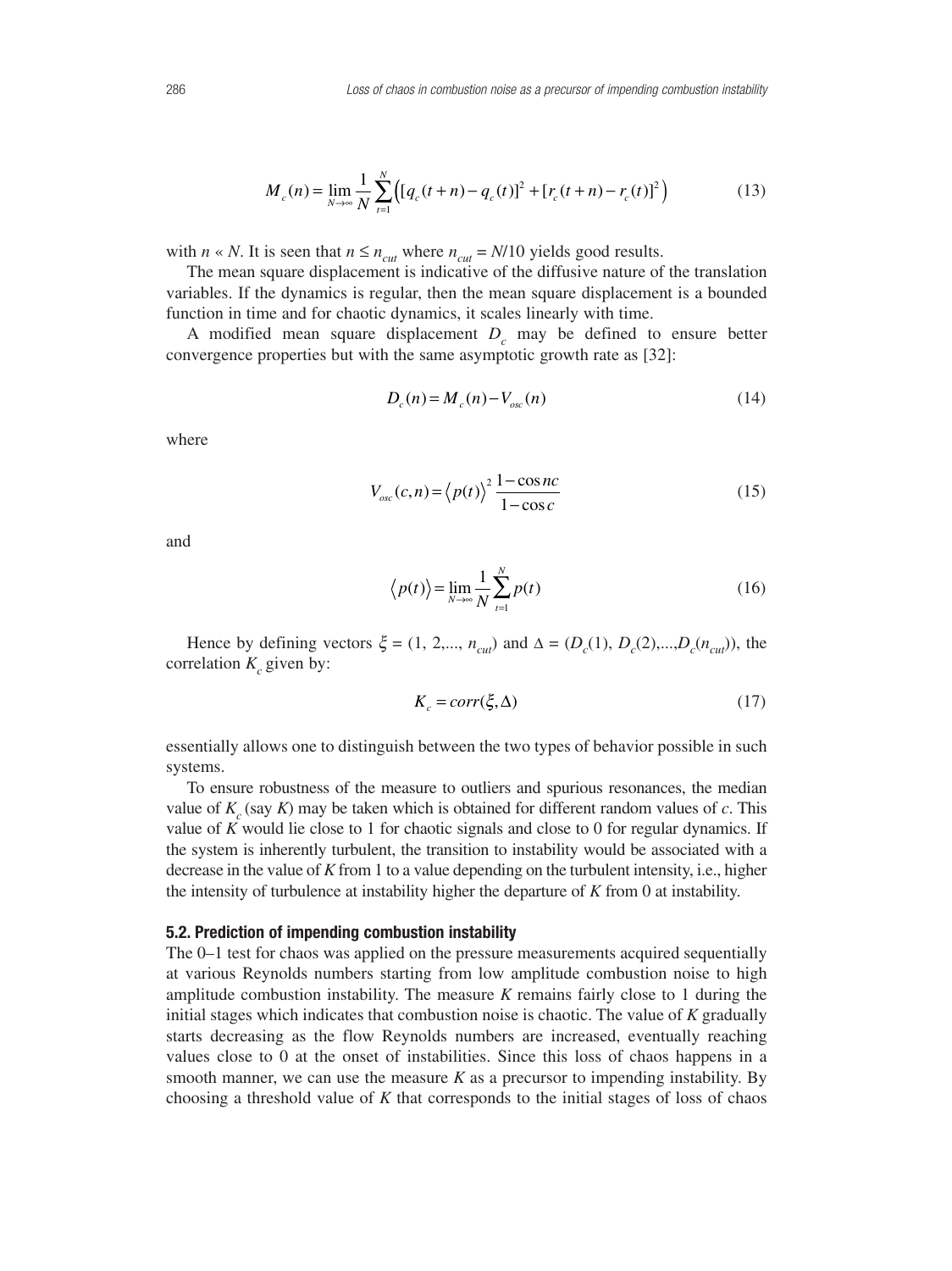(say, 0.9), operators get to know well in advance of an impending instability so that appropriate control action may be taken through modification of control parameters to prevent the onset. The precursor is thus an objective measure of proximity of the combustor to unstable operating regimes and is independent of the details of geometry, fuel composition and flame stabilization.



**Figure 4:** The results on applying the 0–1 test for chaos on (a) the swirl-stabilized backward facing step combustor and (b) the bluff-body stabilized backward facing step combustor for signals acquired at various Reynolds number. Whereas the values lie fairly close to 1 for chaotic combustion which is stable, departure from 1 indicates the onset of impending combustion instability which happens as the Reynolds number is increased. The results presented are for the entire 3*s* data which brings in some graininess due to amplitude modulations. By setting threshold at a value of say 0.9 for *K*, operators can be informed of an impending instability so that appropriate control measures can be taken.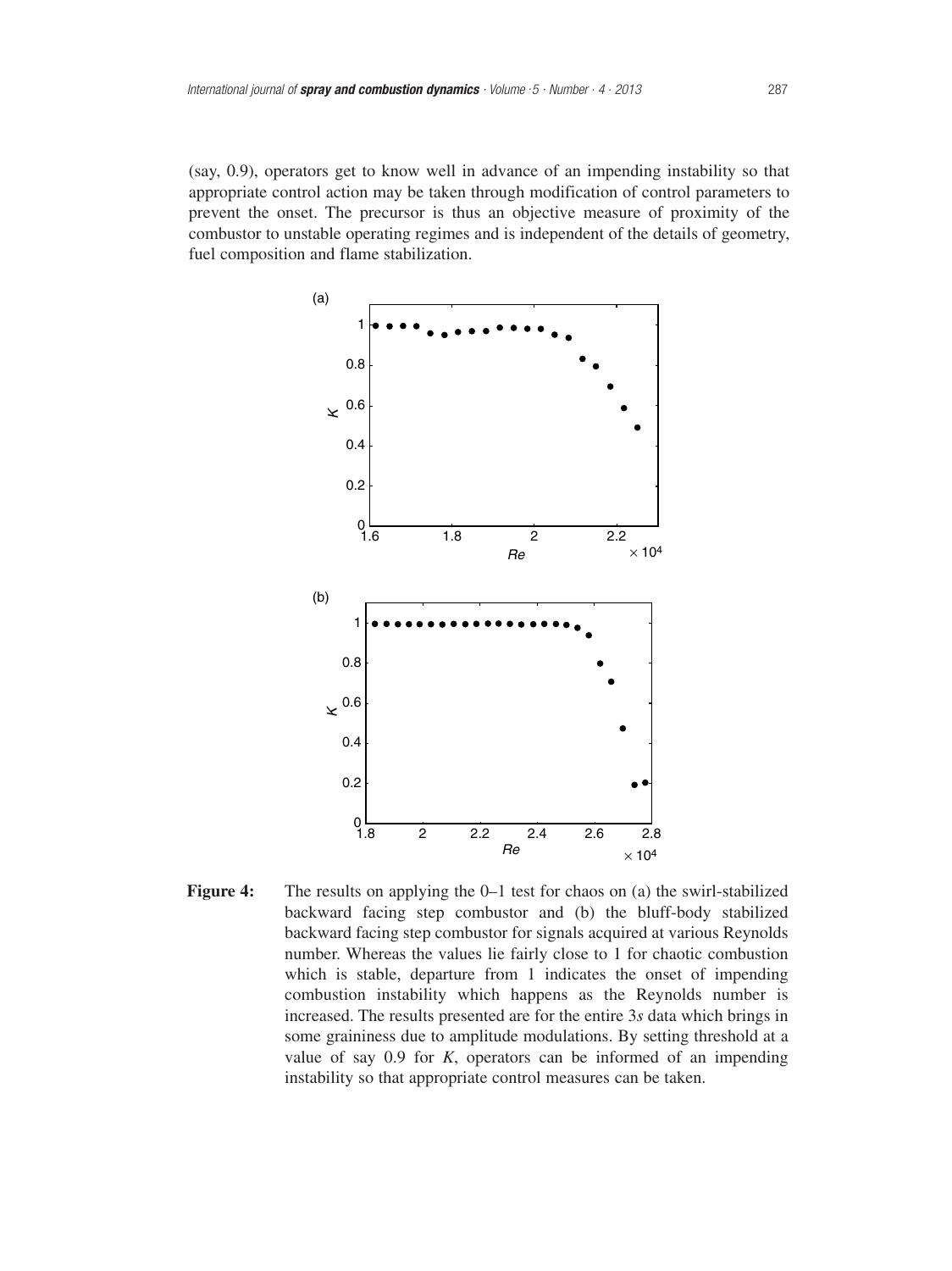We successfully devised a controller [33] that determines the proximity of combustors to instability that utilizes the 0–1 test for chaos. Although we used the entire 3*s* data in the analysis results presented in Figure 4, the test performs robustly even with a sampling rate as poor as 1 kHz with 500 samples of data (data acquisition for 500 ms) for an instability frequency around 250 Hz.

Since the measure falls smoothly as the operating conditions approach onset, suitable control action may be taken by modifying operational parameters to prevent high amplitude oscillations. Thus, the stability margins of practical fielded systems can safely be estimated without encountering instabilities.

## **6. CONCLUDING REMARKS**

Combustion noise was shown to be deterministic by performing the Kaplan-Glass test for determinism on unsteady pressure data acquired from two different combustors operating at turbulent Reynolds numbers. The present study further identifies precursors to impending combustion instability, using the departure from chaos as an early warning signal to impending instability, thereby improving the operational boundaries of practical fielded combustors. Combustion noise is thus shown to be deterministic chaos, which is in stark contrast with the current description of the phenomenon where it is often assumed to be a stochastic background to the dynamics. This signal plus noise paradigm which involves decomposing the data into a signal and accompanying noise often overlooks the prognostic value of the irregular fluctuations that, as this study shows can forewarn an operator of impending combustion instability.

# **ACKNOWLEDGEMENTS**

This work was funded by the Department of Science and Technology, Government of India. The authors acknowledge the help of Mr. Gopalakrishnan and Mr. Vishnu from IIT Madras in performing the experiments.

#### **REFERENCES**

- [1] F. E. C. Culick, Unsteady motions in combustion chambers for propulsion systems, 2006, Vol. AG-AVT-039. RTO AGARDograph.
- [2] K. R. McManus, T. Poinsot, and S. M. Candel, A review of active control of combustion instabilities, *Prog. Energy Combust. Sci.*, 1993, 16, 1–29.
- [3] S. Candel, Combustion dynamics and control: Progress and challenges, *Proceedings of the Combustion Institute*, 2002, 29, 1–28.
- [4] T. Poinsot, F. Lacas, J. Chambon, D. Veynante, and A. Trouve, "Apparatus for active monitoring of combustion instability", US patent (US 5145355 A) filed on September 8, 1992.
- [5] D. E. Hobson, J. E. Fackrell, and G. Hewitt, Combustion instabilities in industrial gas turbines: Measurements on operating plant and thermoacoustic modeling, *Journal of Engineering for Gas Turbines and Power*; 2000, 122, 420–428.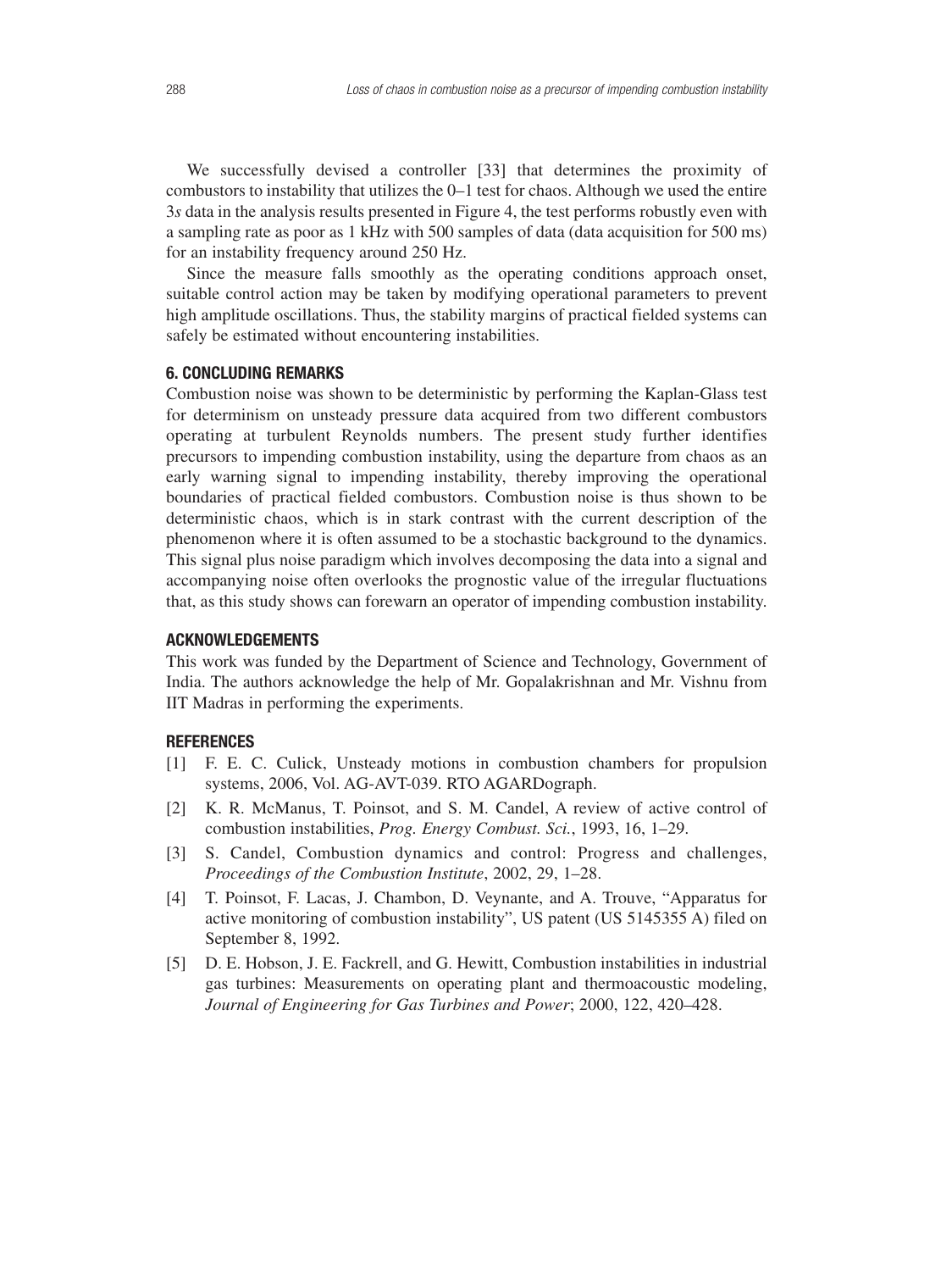- [6] C. E. Johnson, Y. Neumeier, T. C. Lieuwen, and B. T. Zinn, Experimental Determination of the Stability Margin of a Combustor Using Exhaust Flow and Fuel Injection Rate Modulation, *Proceedings of the Combustion Institute*, 2000, 28, 757–763.
- [7] T. Lieuwen, Online Combustor Stability Margin Assessment Using Dynamic Pressure Data, *J. Eng. Gas Turbines Power*, 2005, 127, 478–482.
- [8] K. Wiesenfeld, Noisy precursors of nonlinear instabilities, *Journal of Statistical Physics*, 1985, 38, 1071–1097.
- [9] E. Surovyatkina, Prebifurcation noise amplification and noise-dependent hysteresis as indicators of bifurcations in nonlinear geophysical systems, *Nonlinear processes in geophysics*, 2005, 12, 25–29.
- [10] V. Jegadeesan and R.I. Sujith, Experimental investigation of noise induced triggering in thermoacoustic systems, *Proceedings of the Combustion Institute*, 2013, 34, 3175–3183.
- [11] P. Clavin, J. S. Kim, and F. A. Williams, Turbulence-induced noise effects on high-frequency combustion instabilities. *Combust. Sci. Tech*., 1994, 96, 61–85.
- [12] V. S. Burnley, and F. E. C. Culick, Influence of random excitations on acoustic instabilities in combustion chambers, *AIAA J.*, 2000, 38, 1403–1410.
- [13] T. C. Lieuwen, Phase Drift Characteristics of Self Excited, Combustion Driven Oscillations, *J. Sound Vib*., 2001, 242, 893–905.
- [14] T. C. Lieuwen, Experimental investigation of limit-cycle oscillations in an unstable gas turbine combustor, *J. Prop. Power*, 2002, 18, 61–67.
- [15] T. C. Lieuwen, Statistical characteristics of pressure oscillations in a premixed combustor. *J. Sound Vib.*, 2003, 260, 3–17.
- [16] T. Lieuwen, and A. Banaszuk, Background noise effects on combustor stability. *J. Prop. Power*, 2005, 21, 25–31.
- [17] B. T. Zinn,, and T. C. Lieuwen, (Eds. T. C. Lieuwen, and V. Yang) Combustion instabilities in gas turbine engines: Operational experience, fundamental mechanisms, and modeling, Chapter 1: Combustion instabilities: Basic concepts, AIAA Inc., 2005, Vol. 210.
- [18] S. R. Chakravarthy, R. Sivakumar, and O. J. Shreenivasan, Vortex-acoustic lockon in bluff-body and backward-facing step combustors, *Sadhana*, 2007a, 32, 145–154.
- [19] S. R. Chakravarthy, O. J. Shreenivasan, B. Boehm, A. Dreizler, and J. Janicka, Experimental characterization of onset of acoustic instability in a nonpremixed half-dump combustor, *J. Acoust. Soc. Am.*, 2007b, 122, 120–127.
- [20] H. Gotoda, H. Nikimoto, T. Miyano, and S. Tachibana, Dynamic properties of combustion instability in a lean premixed gas-turbine combustor, *Chaos*, 2011, 21, 013124:1–11.